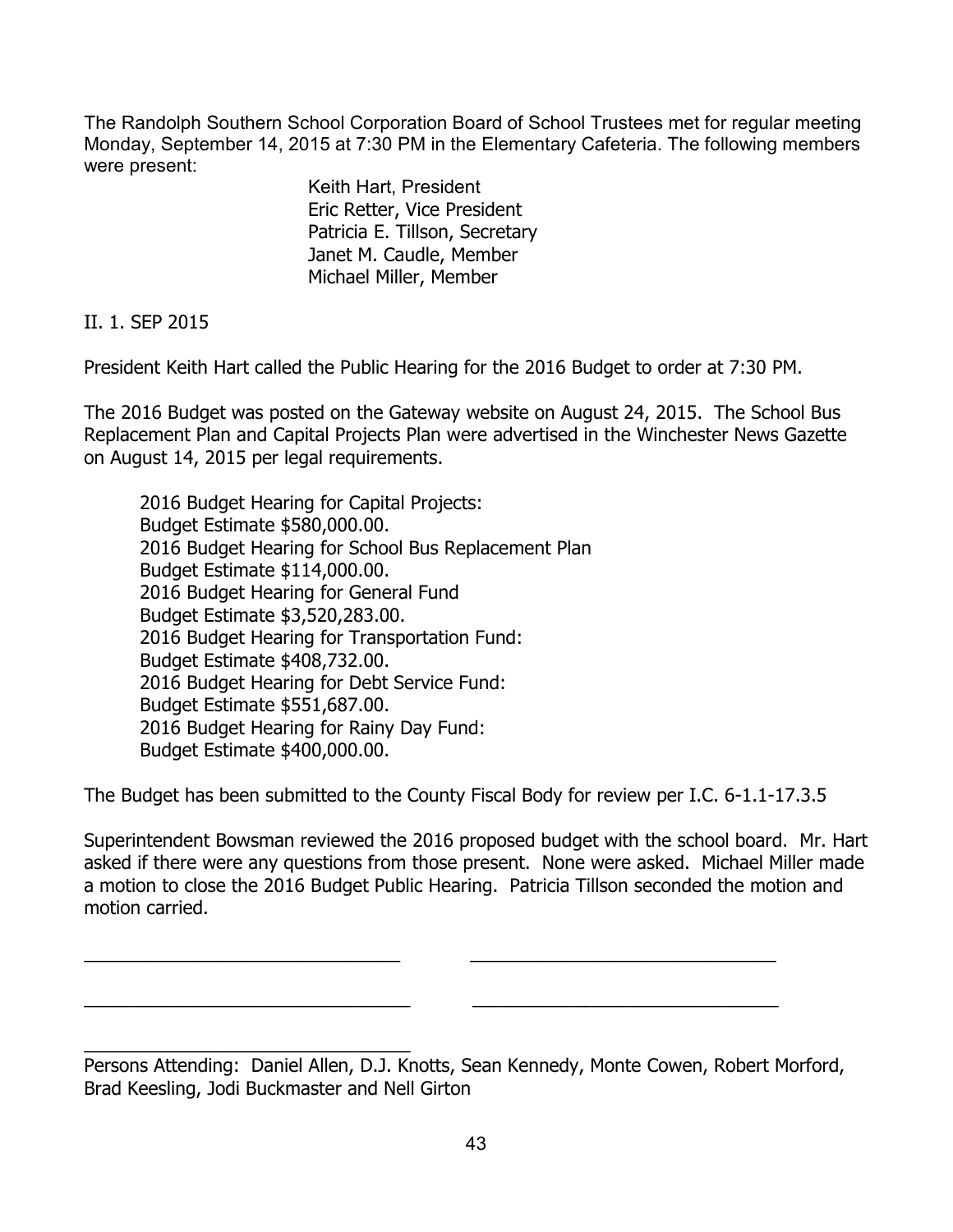The Randolph Southern School Corporation Board of School Trustees met for regular meeting Monday, September 14, 2015 at 7:35 PM in the Elementary Cafeteria. The following members were present:

> Keith Hart, President Eric Retter, Vice President Patricia E. Tillson, Secretary Janet M. Caudle, Member Michael Miller, Member

# II. SEP 2015

Patricia Tillson made a motion to approve the minutes of the regular board meeting held August 10, 2015 as presented. Michael Miller seconded the motion and motion carried 5-0.

# III. SEP 2015

Discussion was held with regard to participation of junior high girls and boys with Randolph Southern Cross Country teams when the individuals are not enrolled at Randolph Southern. Mr. Robert Morford, Jr. High Cross Country Coach, asked the school to allow three junior high children to participate and compete on the Randolph Southern teams although they are not enrolled students at Randolph Southern. Mr. Brad Keesling, parent of one of the individuals noted that other schools allow it; it could possibly encourage more students to enroll here and that Randolph Southern had set precedent with other sports. Superintendent and Board Members responded with responsibility to follow the adopted policies of the school covering this matter and that these policies are printed in the student handbooks. Mr. Bowsman stated he had spoken to the school corporation's legal counsel and insurance agent. Both advised that the school corporation should follow board policy and not allow students that are not enrolled at Randolph Southern School Corporation to participate due to increased liability. Mr. Bowsman also discussed drug testing and academic eligibility for all students participating in extracurricular activities. The Board did agree to continue to discuss the situation and look at possible adjustments that could be acceptable to all parties.

### V.9.SEP 2015

Patricia Tillson made a motion to approve the Accounts Payable Vouchers 721- 842 for General Fund; Retirement-Severance Bond; Capital Projects; Transportation; School Technology; High Ability 2014-2015; Title I 2014-15; Title I 2015-16; Special Ed 2015-16; Special Ed 2014-15; Title II/Part A 2014-15; REAP 2014-15; REAP 2015-16; Clearing; and Payroll. August Cash Balance was \$223,252.53. Jan Caudle seconded the motion and motion carried 5-0.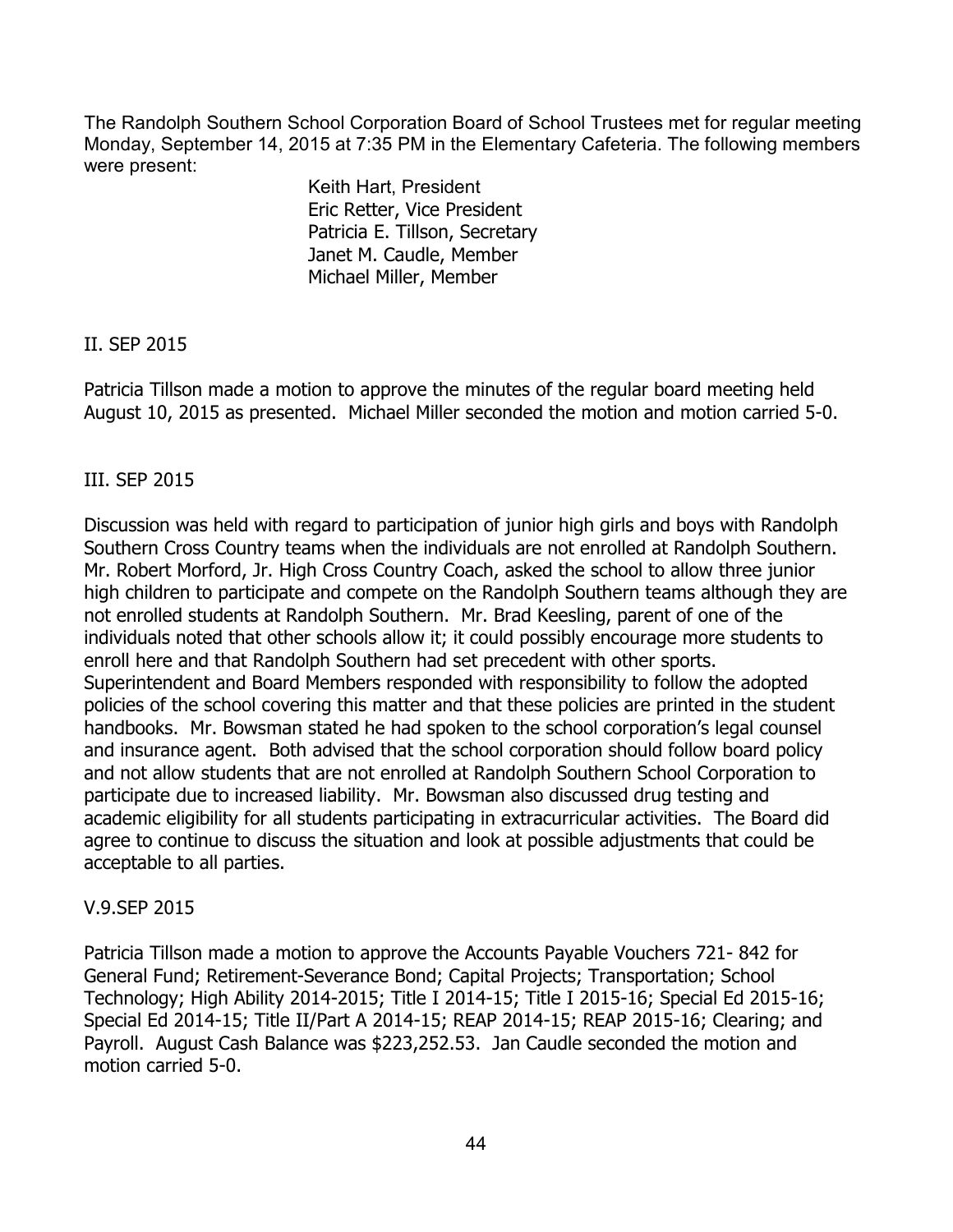VI.A.22 SEP 2015

Patricia Tillson made a motion to approve the 2015-2016 Small Rural School Achievement Program Grant of \$25,377.00 to be utilized in one or more of the following areas:

Title I, Title II, Title III, Title IV or Title V.

Michael Miller seconded the motion and motion carried 5-0.

VI.A.23 SEP 2015

Patricia Tillson made a motion to approve the Adoption of the Resolution to reduce the 2015 Rainy Day Fund Appropriation by \$100,000.00. The Notice to Taxpayers was run in the News Gazette on August 10, 2015. Janet Caudle seconded the motion and motion carried 5-0.

#### VI.A.24 SEP 2015

Michael Miller made a motion to approve the Adoption of Resolution for additional appropriation of \$349,675.00 to the 2015 Debt Service Fund. The additional appropriation will pay the 2009 QSCB and 2013 Energy Savings/Renovation payments by December 31, 2015. The amortization schedule lists payments due on January 1, 2016 and January 15, 2016. Funds are available per the 2015 budget. The Notice to Taxpayers was run in the News Gazette on August 10, 2015. Patricia Tillson seconded the motion and motion carried 5-0.

#### VI.A.25 SEP 2015

Janet Caudle made a motion to approve the transfer of \$1,217.81 from Pension Bond Fund to General Fund. Pension Bond debt was paid off on January 5, 2015 and this is the remaining balance in that account. Michael Miller seconded the motion and motion carried 5-0.

VI.A.26 SEP 2015

Michael Miller made a motion to approve the 2015-2016 Master Contract as presented. Patricia Tillson seconded the motion and motion carried 5-0.

#### VI.A.27 SEP 2015

Patricia Tillson made a motion to approve the payment of \$15,000 from the Rainy Day Fund as part of the teacher base salary increase payable in December 2015. This amount will be added to \$15,000 of the estimated Performance Grant that will be awarded in December 2015. The teacher compensation model will be used to calculate base salary increases.

The motion also approves a 2% raise for all non-certified personnel and administrators payable in December 2015. A total of \$17,341.00 will be paid from Rainy Day Fund for non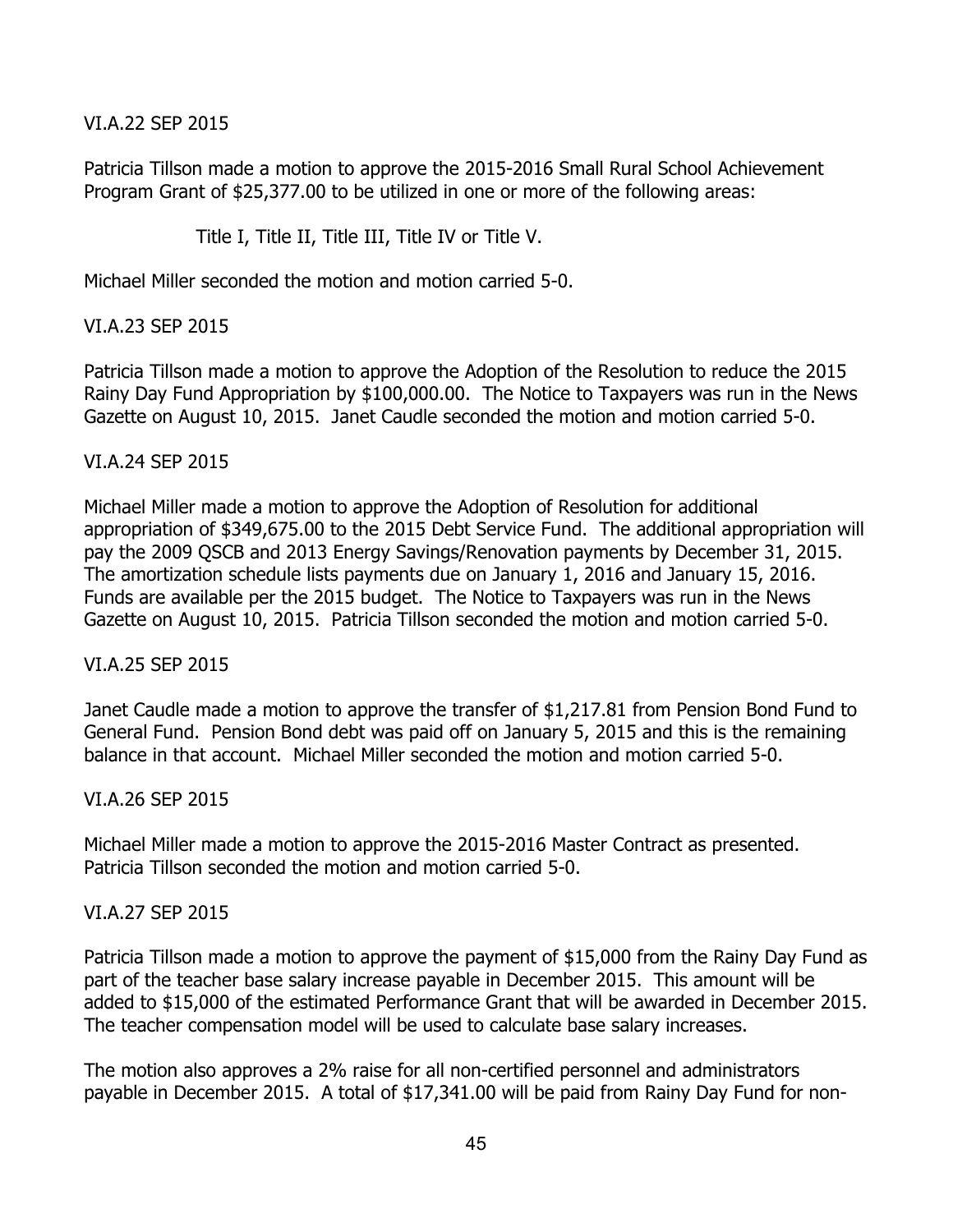certified employees and administrators. Cafeteria employees, Transportation fund related employees and Capital Project Fund related employees raises will be paid from their respective funds. The new non-certified salary schedule is attached.

Michael Miller seconded the motion and motion carried 5-0.

## VI.A.28 SEP 2015

Patricia Tillson made a motion to approve the sale of 35 used 17" flat panel monitors to patrons, students and staff for \$10 per unit. The funds generated will be utilized for purchasing new technology devices. Janet Caudle seconded the motion and motion carried 5-0.

### VI.B.54 SEP 2015

Michael Miller made a motion to approve Sarah Reed as Girls Eighth Grade Basketball Coach at \$1,213.00 for 2015-2016 per extra-curricular schedule in the master contract. Eric Retter seconded the motion and motion carried 5-0.

### VI.B.55 SEP 2015

Eric Retter made a motion to approve Chrystal Bond as a full-time custodian effective August 31, 2015 at \$10.42 per hour. A clear expanded criminal history check is on file. Michael Miller seconded the motion and motion carried 5-0.

### VI.B.56 SEP 2015

Michael Miller made a motion to approve Jason O'Dell as a substitute custodian for our custodial staff at \$9.03 per hour on an as needed basis. References have been checked and are on file. Patricia Tillson seconded the motion and motion carried 5-0.

### VI.B.57 SEP 2015

Patricia Tillson made a motion to approve Michael Thurston as a substitute bus driver. Mr. Thurston has a valid CDL license with the school bus endorsement, current physical, negative pre-employment drug test and expanded background check on file. Eric Retter seconded the motion and motion carried 5-0.

### VI.B.58 SEP 2015

Michael Miller made a motion to accept the resignation of Jennifer Hosbrook as Wrestling Coach for 2015-2016. Janet Caudle seconded the motion and motion carried 5-0.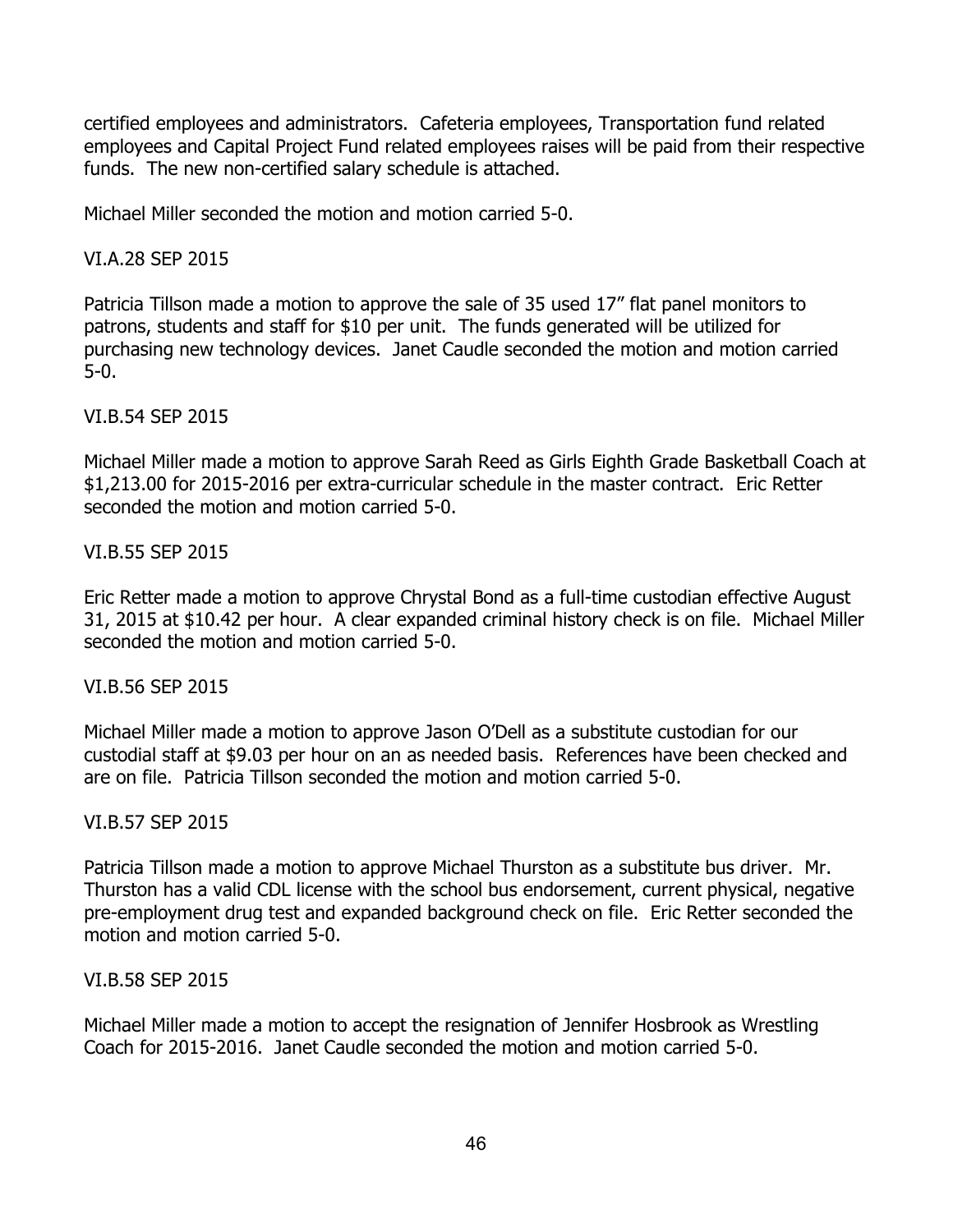## VI.B.59 SEP 2015

Patricia Tillson made a motion to approve Billy Fish as the High School Varsity Wrestling Coach for 2015-16 at \$2,348.00 and the Jr. High Wrestling Coach for 2015-16 at \$1,174.00 per the extra-curricular schedule in the master contract. A limited criminal history check is on file. Eric Retter seconded the motion and motion carried 5-0.

## VI.C.8 SEP 2015

By consensus the Board accepted the PTO Final Fund Raising Report for 2014-2015.

### VI.J.2 SEP 2015

Patricia Tillson made a motion to accept Donations and Grants for Elementary as listed:

- a. REMC Grant to Mrs. Terhaar for \$400.
- b. St. Vincent Randolph Hospital donations of backpacks, school supplies, and clothing.
- c. School supplies from community members given anonymously.
- d. Monetary donations to student snack bags of \$1130. (El Carreon Mexican Restaurant - \$30, Astral Industries - \$50, Target - \$50 and \$1000 given anonymously)

Janet Caudle seconded the motion and motion carried 5-0.

### VII.A. SEP 2015

Mr. Knotts began the high school report noting the FFA will attend the national convention in Louisville, KY on October 29 through October 31<sup>st</sup>; Mr. Knotts and Mr. Allen had attended a training workshop for completing and submitting the school improvement plans. Since ISTEP scores will not be available until later, the plans are now due on March 1, 2016 and will be submitted through the internet; technology training for staff members is being held each Thursday during which time the students have study hall time, club meetings, etc.; and, the first incentive Fun Friday will be this week which will include the annual painting of parking spaces by the seniors.

### VII.B.SEP 2015

Mr. Allen discussed the success of the Snack Bag project which will send packages home to the students on free and reduced lunches at Fall Break, Thanksgiving, Christmas and Spring Break. Generous community donations make this all possible and are organized by Ms. Mays. He noted classrooms used technology to discuss the importance of remembering the actions of September 11, 2001.